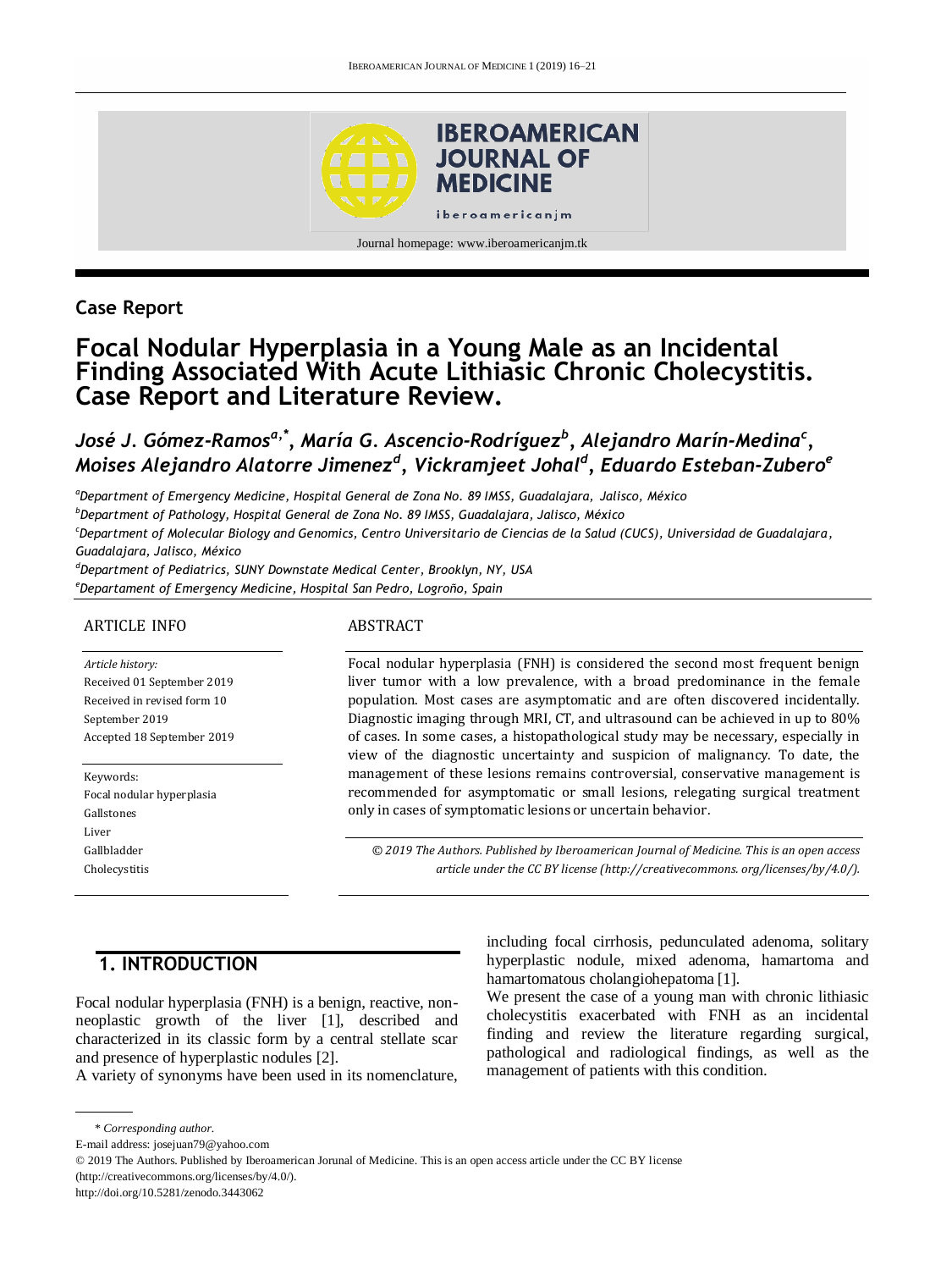## **2. CASE REPORT**

The patient is a 36-year-old man, with no relevant history, who presents to the emergency department with abdominal pain, associated with nausea and vomiting; being treated multiple times without success. It is hospitalized for study protocol.

Upon arrival to the emergency room, the patient was with abdominal pain, several days of evolution, located in the epigastrium and with irradiation to the right hypochondrium; reports being associated with nausea and vomiting on multiple occasions. It does not refer fever. The vital signs upon admission were: blood pressure of 157/102 mmHg, heart rate of 87 bpm, respiratory rate of 20 bpm, and temperature of 37°C. The physical examination revealed abdominal pain located in the epigastrium, with a positive Murphy sign. The requested laboratory tests showed erythrocytes 5.3 million/dL, hemoglobin 15.6 gr/dL, hematocrit 45.8%, platelets 230 mil/dL, leukocytes 14.4 mil/dL, neutrophils 75.5%, glucose 106 mg/dL, creatinine 0.80 mg/dL, total bilirubin 1.94, direct bilirubin 0.40 mg/dL, indirect bilirubin 1.55 mg/dL, amylase 43 U/L, alanine aminotransferase 52 U/L, aspartate aminotransferase 25 U/L, dehydrogenase lactic 357 U/L, lipase 47 U/L, INR (International Normalized Ratio) 1.181. The patient presents an echocardiographic evaluation in which the presence of acute lithiasic cholecystitis is described and fortuitously, the finding is described with three hypoechoic images in the right lobe.

As part of the study protocol, a new ultrasound of the liver and bile ducts was performed, this showed an increased liver size, regular borders, and increased echogenicity diffusely in relation to fat infiltration. The right lobe showed three hypoechoic images of ill-defined edges of dimensions 5.6 x 3.5 cm, 4.4 x 4.2 cm, and 2.2 x 2.0 cm, respectively (Figure 1); Doppler color did not show uptake of flow. Gallbladder with dimensions of 13 x 4 x 3.5 cm, with diffuse thickening of the wall (5 mm), several stones in its interior those greater than 21 mm in diameter, in addition to the presence of biliary slime.

The patient underwent open cholecystectomy and liver tumor resection without complications. The following postoperative findings were reported: distended gallbladder with purulent inflammatory fluid in its interior, in an approximate amount of 50 ml, as well as multiple stones. A multinodular hepatic tumor of approximately 12 x 8 cm in diameter, with firm consistency, is also located in segment VII of the liver in the free border.

The patient had a postoperative course without complications. He was discharged 3 days later.

The histopathological study reported: surgical piece product of hepatic resection in 10% formaldehyde, of nodular aspect with dimensions of  $6 \times 4 \times 3$  cm; of irregular surface. When cutting, a central zone with a

fibrous, whitish aspect with stellar edges was highlighted, the rest of the parenchyma was made up of several nodules of different size (Figure 2). Hematoxylin-Eosin (HE) staining was performed, and microscopic examination revealed nodular hepatic lesions with multiple fibrous tracts, forming a large central scar with a radial appearance, in which anomalous vascular structures were identified. Ductal proliferation predominantly in the periphery of the nodules was also observed. The histopathological study was complemented with Masson's trichrome stain, presence of fibrous tracts were reported, as well as ductal fibrosis, concluding Classic Focal Nodular Hyperplasia (Figure 3).



*Figure 1: FNH features on conventional B-mode ultrasound: a hypoechoic image of poorly defined borders is observed in the right hepatic lobe.*



*Figure 2: A 6x4x3 cm, nodule of focal nodular hyperplasia found incidentally in a young man. It shows the gross appearance of classical FNH. Nodular appearance lesion is observed, in addition the typical central scar with radial fibrous bands.*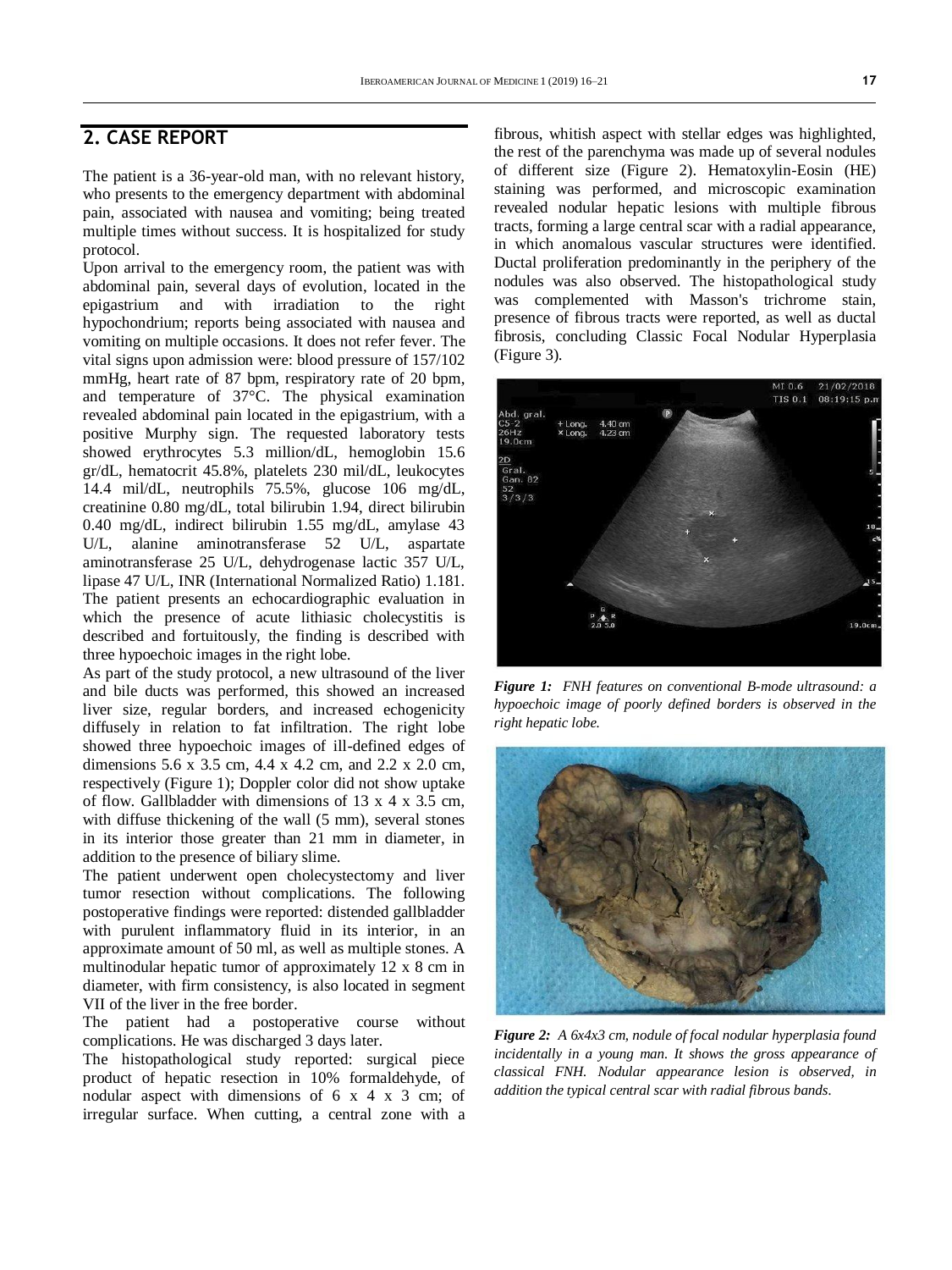

*Figure 3: Hematoxylin-eosin staining revealed (A) (5x) enlargement at low magnification with lesions in the hepatic parenchyma of nodular appearance and divided by fibrous septa; (B) (10x) fibrous septum containing medium-sized vessels; (C) (10x) fibrous septum forming part of a large stellate central scar, where numerous thick-walled arteries are identified; (D) (40x) a greater increase ductal proliferation is identified in the junction between the fibrous septa and the hepatic parenchyma.*

### **3. INTRODUCTION**

The majority of FNH are asymptomatic and are discovered incidentally during physical examination, abdominal surgery, or autopsy, but some large FNH may be associated with significant symptoms. It is difficult to make a definitive preoperative diagnosis for FNH and to differentiate FNH from other benign and malignant tumors before operation, especially when the focus is small [2].

Although epidemiological data on FNH are scarce, it is considered the second most common benign hepatic tumor in adults; representing approximately 8% of all primary liver tumors [1,3], and is between 3 and 10 times more common than hepatic hemangioma. Its prevalence is reported between 0.4% and 3% of the general adult population and thought to increase with age. The prevalence of FNH is higher in females, but the reported rates vary enormously. The female to male ratio of FNH is approximately 13-15:1, although ratios up to 26:1 have

been reported. This makes FNH typically a condition found in females [3].

The FNH is classified according to its histological presentation, being able to find classic lesions and nonclassical lesions; in turn, classic lesions can be subdivided into lesions with telangiectatic form, mixed form (hyperplastic and adenomatous) and large cell atypia [4]. The non-classical forms show unusual characteristics such as steatosis, large cell changes, Mallory bodies and cholestasis. Abnormal architecture or vascular malformations may be absent in non-classical forms, but proliferation of the bile duct is always present [5].

The etiology of FNH continues to be an enigma. The suggested etiologies of FNH in the literature include oral contraceptives, hamartoma and vascular abnormalities [6]. Over the years, special emphasis has been placed on the role of oral contraceptives in the etiology of FNH. As a result of clinical and epidemiological observations in FNH, with approximately 50% to 75% of women with FNH are oral contraceptives users, particularly those with symptoms or larger nodules [7], which also places the role of female hormones in the development of this pathology [8];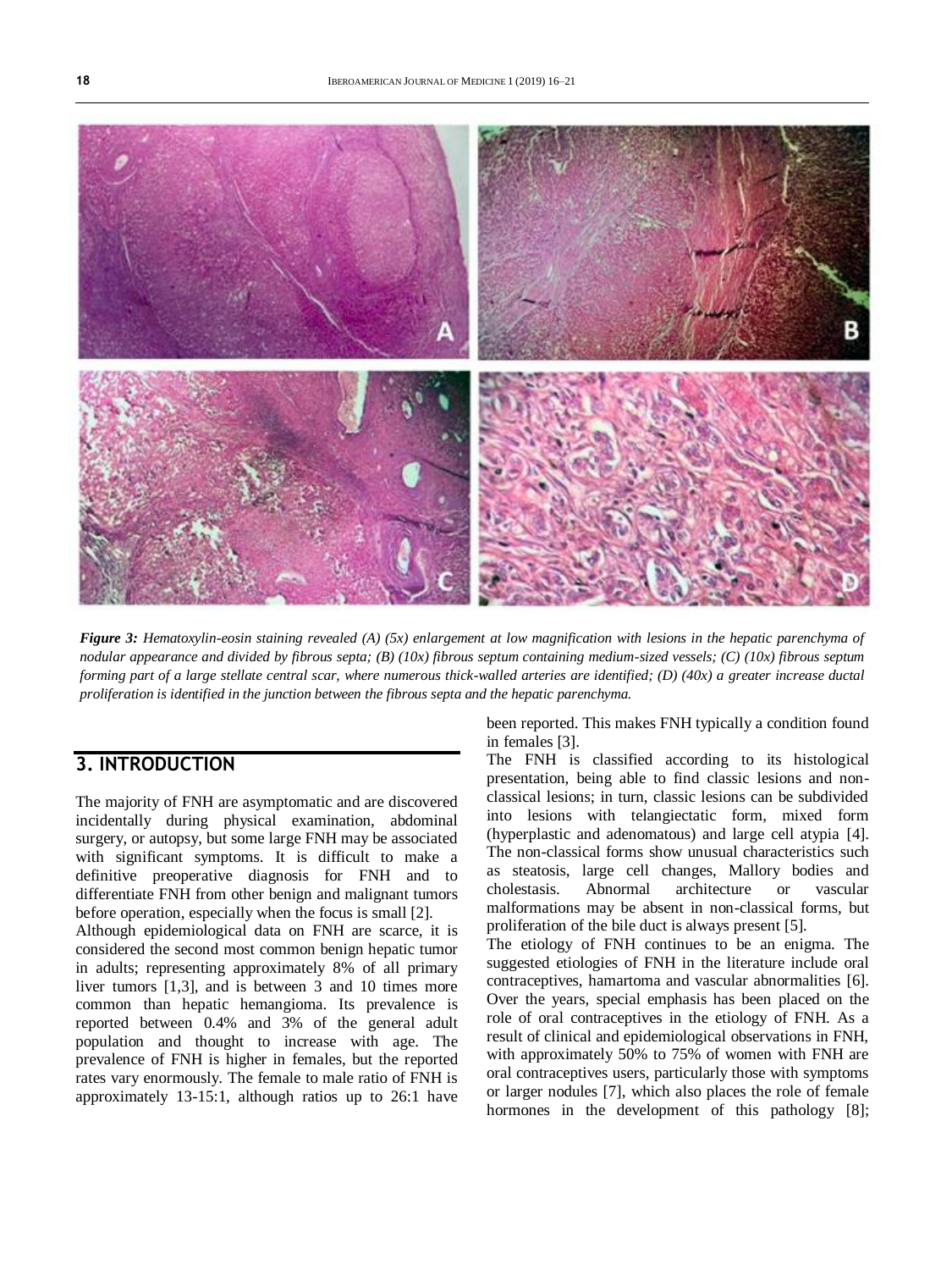although the natural history of FNH has been studied only in small series of patients, with contradictory results, some studies suggest that neither the size or the number of FNH lesions are influenced by the use of oral contraceptives [9], while others suggest an association between use of exogenous hormones not only with FNH (both in the incidence and in the size of the lesions), but also with other hepatic conditions including hepatocellular adenomas, hepatocellular carcinomas and some other benign lesions [7]. FNH is also related to well-known vascular diseases, such as hereditary hemorrhagic telangiectasia (Rendu-Osler-Weber disease) or the congenital absence of portal vein [10-11].

The prevailing theory of the development of FNH is that this tumor arises from a vascular malformation, mediated possibly by the dysregulation of angiopoietin genes (ANGPT1 and ANGPT2), which leads to blood hyperperfusion triggering a secondary hyperplastic/regenerative response in the liver parenchyma. This response is mediated by the increased expression of vascular endothelial and somatic growth factors that trigger an activation of the hepatic stellate cells [10,11].

Most cases of FNH are asymptomatic, however, some authors have suggested that large subcapsular lesions may cause the Glisson capsule to stretch or the displacement of adjacent organs and that this may cause vague abdominal pain [12,13], located in the upper right quadrant and that is usually not acute [14]; some lesions can grow extremely large, up to 190 mm12, and manifest as hepatomegaly, reaching palpable mass in up to 2-4% [4,12]. Major complications, such as acute bleeding and perforation are rare [11,12,14].

Abnormalities in liver function tests are infrequent [12,13,14]. Alphafetoproein levels are also usually within normal limits, however, high levels of serum gammaglutamyltransferase [12,13] can be found in up to half of cases [13], especially in those cases in which the lesions are large enough to cause extrinsic compression of the intrahepatic bile duct12. Abnormalities in liver function tests have been reported in up to 12-13% of patients with FNH, which entails the performance of other diagnostic tests [3].

It has been shown that magnetic resonance imaging (MRI) enhanced by contrast is the most sensitive modality to characterize this lesion, while triple-phase spiral computed tomography (CT) (with portal, arterial, venous vein) and contrasting ultrasound can be used as other diagnostic tools [11]. By combining several imaging techniques, the definitive diagnosis rate is generally 50% and sometimes more than 80% [2].

The histological features that distinguish FNH from other focal hepatic lesions are also important in the ultrasound examination: the presence of a feeding arteriole that develops centripetally and is enclosed within the central

scar, and the radiation pattern of the intralesional arteries [13].

On B-mode echographic studies, the appearance of FNH is nonspecific and variable. In approximately 75-80% of cases, the lesion appears to be isoechoic or mildly hypoechoic with respect to the surrounding hepatic parenchyma. Hyperechoic nodules are less common [13,14,15]. When the nodule is isoechoic, displacement of vascular structures may be the only sign of its presence. In some cases, the lobulated profile of the nodule can be appreciated, and the margins can be quite clear or poorly defined. Some nodules also have a hypoechoic halo [13,14] that represents perilesional tissues (parenchyma or blood vessels) compressed by the nodule [13], although it is usually not observed, compatible with the absence of a true capsule [12]. The central scar may be difficult to visualize [15], some authors report a limited percentage of visualization that varies from 19% to 47% [12,13].

Color and power Doppler studies of the FNH nodules provide sufficient data to reach the diagnosis (65-70% of the studies performed), but in around one-third of all cases they do not reveal the typical distribution of the stellate or radial arteries from a centrally supplying hypertrophic artery that generally increases in caliber as the blood supply increases [12,13]. In most cases, the spectral analysis will reveal the arterial signals in and around the nodule. Flow through the central artery is pulsatile with a high peak systolic frequency (>1 kHz) and low impedance, which corresponds to a resistance index (RI) of less than 0.65. Measurement of impedance on arterial tracings during spectral analysis is important for distinguishing FNH nodules from malignant lesions, such as hepatocellular carcinoma or liver metastases. In all three types of lesions, spectral tracings may present high peak systolic frequency values, but the RI of an FNH nodule is generally lower than that of a malignant lesion, which is usually >0.70 [13].

The first reports of CT scanning in the detection of FNH showed that it has a sensitivity and specificity of 75% and 92%, respectively [12,15]. Before the administration of the contrast agent, FNH nodules are classically considered as a solitary, homogeneous, and isodense or mildly hypodense zone compared with the normal liver [12,13,15]. In approximately 20% of patients, a hypodense central scar can be seen in about one-third of all cases. In contrastenhanced CT, during the arterial phase of hepatic enhancement, FNH shows an immediate and intense improvement (96%). CT performed during the portal venous peak shows a decrease in the enhancement of the lesion in relation to normal hepatic parenchyma enhanced, which results in a mitigating lesion of the liver (isodensity) [13,15,16]. In late CT, the central scar may appear hyperattenuated [12,13,15,16].

Typical MR features of focal nodular hiperplasia are iso- or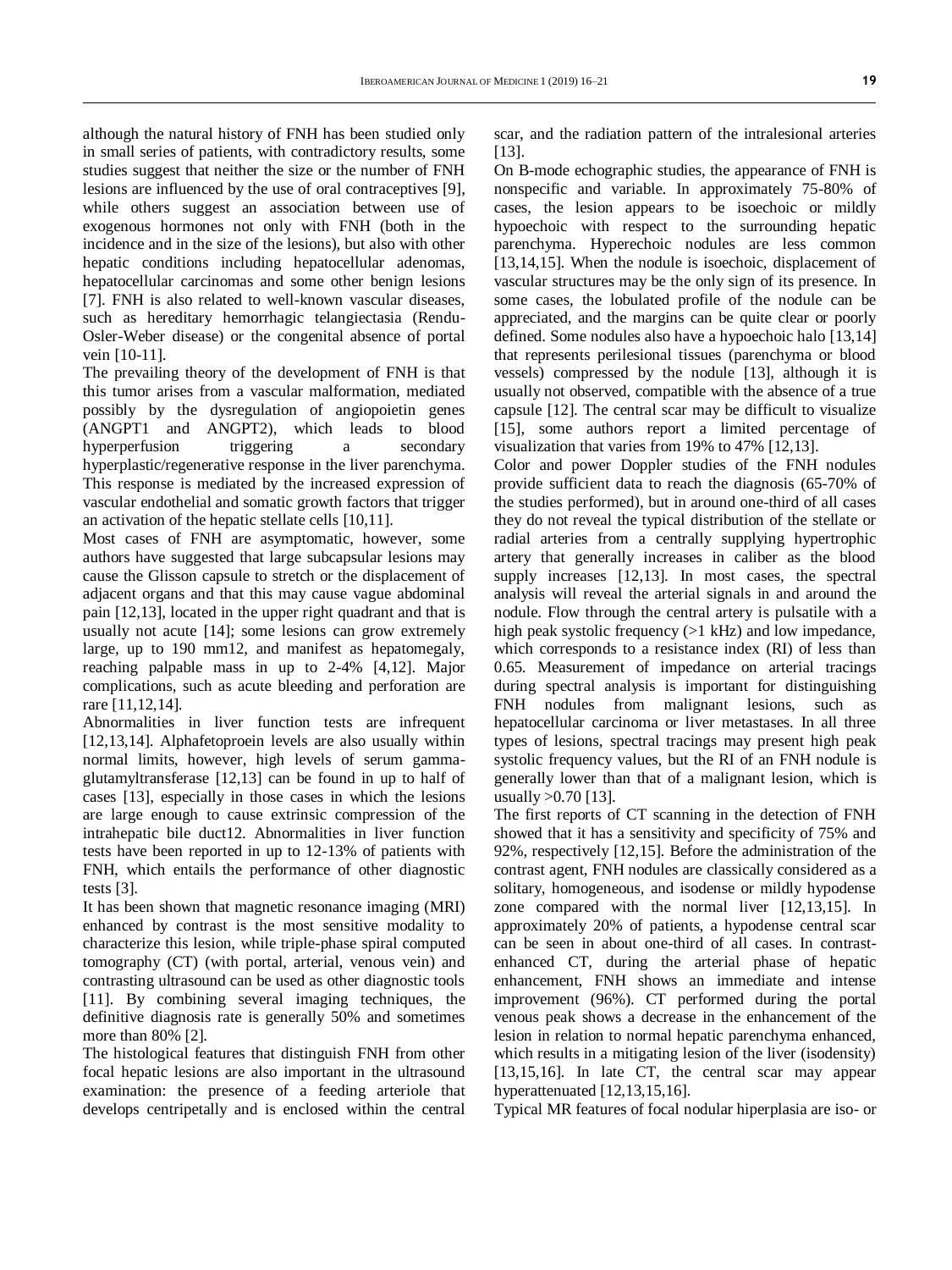hypointensity on T1-weighted images (94–100%) [12,16]; slight hyper- or isointensity on T2-weighted images (94- 100%) [12,13,16], or homogeneity (96%). The central scar can be identified in 50 to 70% of the nodules of moderate to large size and a much lower percentage of small lesions  $( $3 \text{ cm}$ )$  [16], appears hypointense in T12 [12,13,16], and hyperintense in the images enhanced in T2 (84%) [12,13,14,16]. After administration of gadolinium chelates, the enhancement profile is identical to that seen on contrast-enhanced CT: dramatic enhancement in the arterial phase16, followed by the isointensity of the lesion during the portal venous phase [12,13,16]. On delayed phase imaging, the central scar shows high signal intensity due to the accumulation of contrast material [16].

MRI imaging findings using strict criteria provide specificity up to 100%. The presence of these MR imaging criteria indicates a definitive diagnosis of FNH and avoids the need for invasive procedures (Table 1) [9].

- 1. Slightly hyperintense or isointense on T2-weighted images.
- 2. Homogeneous signal intensity.
- 3. Presence of a central stellate area hyperintense on T2 weighted images and hypointense on T1-weighted images.
- 4. Marked enhancement of the lesion at the arterial phase.
- 5. Accumulation of gadolinium chelates within the central área on delayed contrast-enhanced T1-weighted images.
- 6. Absence of tumor capsule.

*Table 1: Combination of MR Criteria Required for Diagnosis of FNH. Data from Mathieu, et al [9].*

Although the typical appearance of FNH lesions in different imaging modalities has been described, the similarity between this and other hepatic lesions can cause diagnostic dilemmas [12]; especially when these findings are atypical, requiring more invasive diagnostic measures to confirm or exclude the diagnosis [12].

Given the greater heterogeneity of the Hepatocellular adenoma (HCA) (main and most important differential diagnosis) and in the presence of a radiologically doubtful FNH, it may be necessary to perform a liver biopsy5.

Performing needle biopsies are controversially discussed, as these tumors are prone to bleeding [3] and the risk of seeding of malignant cells if the lesión is not benign [3,12]; in addition, in many cases, the amount of obtained material is often not sufficient to reliably confirm the diagnosis, surgical excision being necessary to distinguish between FNH and other hepatic lesions [3].

From the histopathological point of view, FNH presents as a solitary nodule in up to two-third of cases, the rest of the liver tissue is usually normal. FNH is associated with hepatic hemangioma in 20% of cases and its association with HCA is not rare [17].

Macroscopically, classic FNH is shown as a firm mass, measuring from a few millimeters to more than 10 centimeters in diameter [17], often with a lighter color than the surrounding normal liver tissue [3,17]. The margin is well delimited, being a lobed mass17 not encapsulated [3,17]. The lesion is composed of nodules each measuring 2-3 mm, each separated by zones of atrophy that give the lesion a multinodular appearance. The lesion characteristically has a central or eccentric stellate fibrous scar [17], from which fibrous septa with an abnormal vasculature radiate towards the periphery of the lesion3 surrounding some nodules [17], but this can not always be visualized before resection [3].

Classic microscopic lesions of FNH show nodules of benign-appearing hepatocytes arranged in plates no more than 2 cells in thickness [12,17], the hepatocytes maintain their normal phenotype [3]. There may be steatosis, usually focal. The central scar is often edematous or congested [17] and is composed of bile ductules, cholangiolar proliferation with surrounding inflammatory infiltrates, and malformed vessels including arteries and capillaries but without portal veins [14]. The large vessels have irregular fibrous thickening of the intima with focal thinning of the media. The central fibrous region has radiating branches composed of portal tract-like structures that contain an artery unaccompanied by portal veins or ducts [12,18] and which divides the tumor into several nodules [12,14]. A lymphocytic or mixed inflammatory infiltrate is frequent in fibrous regions. At the interface between fibrous regions and the nodules, there are often features of stasis of cholate that include feathery degeneration of hepatocytes, Mallory-Denk bodies, and a ductular reaction that may be highlighted with CK7 and CK19 immunostaining. Sinusoids adjacent to arterial sources are lined by CD34 positive endothelium [18].

According to some previously published surgical series, the presence of fibrous bands, presence of abnormal vessels, presence of reactive ducts (mild-marked) and nodularity have been considered as the main histopathological characteristics of this lesion [18].

Cases of atypical FNH are considered incomplete or early forms that may lack a central scar, incomplete multinodular organization or absence of nodules and sometimes exhibit more or less prominent regions of congestion [18].

Considering the presence of fibrous bands as one of the main diagnostic features of FNH, Masson's trichrome staining plays an important role in its diagnosis. The stain imparts a blue color to collagen against a red background of hepatocytes and other structures. It stains type 1 collagen that is normally present in the portal tracts and vessel walls, but also highlights the presence and distribution of reactive fibrosis as a result of liver injury; in addition, helps to delineate patterns of injury, such as perisinusoidal fibrosis and periductal fibrosis [19].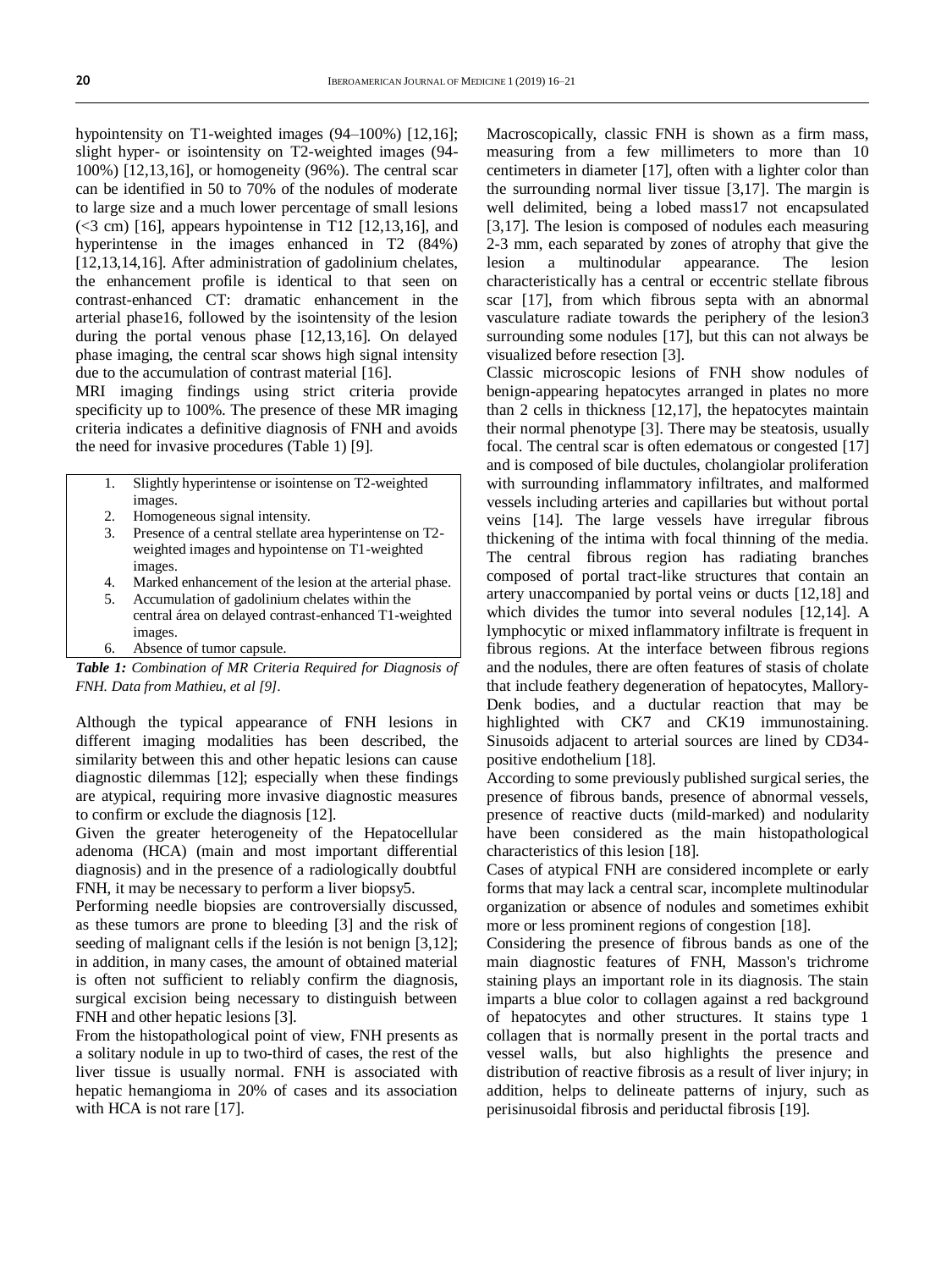Although in most cases, a biopsy with standard and/or immunohistochemical stains may be sufficient to make the diagnosis of FNH [18], in the presence of non-conclusive liver histology and in the absence of accepted FNH diagnostic guidelines, it has been proposed multiple diagnostic algorithms for the study of these lesions in liver biopsies, with emphasis on the diagnosis and classification of HCA.

Molecular analysis of the FNH lesions allowed the identification upregulation of extracellular matrix genes associated with activation of the signaling pathway of the transforming growth factor beta (TGF- β) signaling pathway and overexpression of Wnt/β-catenin target genes, including GLUL, coding for glutamine synthase. Such β catenin activation without β -catenin activating mutations results in a typical map-like pattern of glutamine synthase (GS) overexpression in the periphery of the nodules, close to the vessels. This map-like pattern of GS expression is specific to FNH; what makes GC staining a very useful resource that is frequently used to facilitate anatomopathological diagnosis in difficult cases, so it is not always mandatory to perform it [18,20].

The evidence base for the management of FNH is weak due to the absence of multicenter randomized clinical trials comparing operative with conservative management strategies [21]. Even today, the treatment remains controversial, in fact, much of the debate focuses on the diagnosis "indeterminate lesion" that frequently describes the lesion preoperatively diagnosed [11].

In patients whom the diagnosis is uncertain, therapeutic options include resection, biopsy with histological analysis and conservative management with repeated images [11]; on the other hand, it is suggested that, in the face of diagnostic uncertainty, and especially in those patients with a history of cancer, they should be treated surgically even in the presence of small lesions  $( $3 \text{ cm}$ )$  [21].

In general, it is accepted that small and asymptomatic FNH, without tendency to enlargement, should be managed conservatively [21]. Some studies suggest that the majority of FNH lesions managed conservatively remain stable after diagnosis and a proportion even presents a regressive character over time [11].

In patients with symptomatic FNH [11,21], or in the presence of a marked increase in tumor size (>3-4 cm, or 0.5 cm, per year) during follow-up, they are indications for surgical treatment21. Several studies have reported that surgical resection is an effective treatment that provides favorable levels of patient satisfaction and a low incidence of symptom recurrence. However, some studies have found that up to 80% of symptomatic cases get to experience resolution of symptoms with conservative treatment. Hepatic resection for benign pathology is associated with acceptably low incidence of morbidity and mortality. The levels of morbidity observed are also acceptable and compare favorably with those observed after resections for malignant disease [11].

In the era of laparoscopic liver surgery, which offers possible postoperative and operative benefits, the optimal treatment of FNH treatment could be reconsidered in favor of elective minimally invasive surgery, although these benefits should still be investigated in large prospective randomized studies [21].

### **4. CONCLUSION**

Focal nodular hyperplasia is a benign liver lesion. At present, the evidence base for the management of HNF is weak. Some authors suggest a multicenter randomized study in symptomatic patients comparing both surgical treatment and conservative treatment that provides level I evidence for the management of these lesions. In the clinical setting of an urgent surgical approach and in the face of diagnostic uncertainty, the histopathological study is very useful in the diagnosis of FNH.